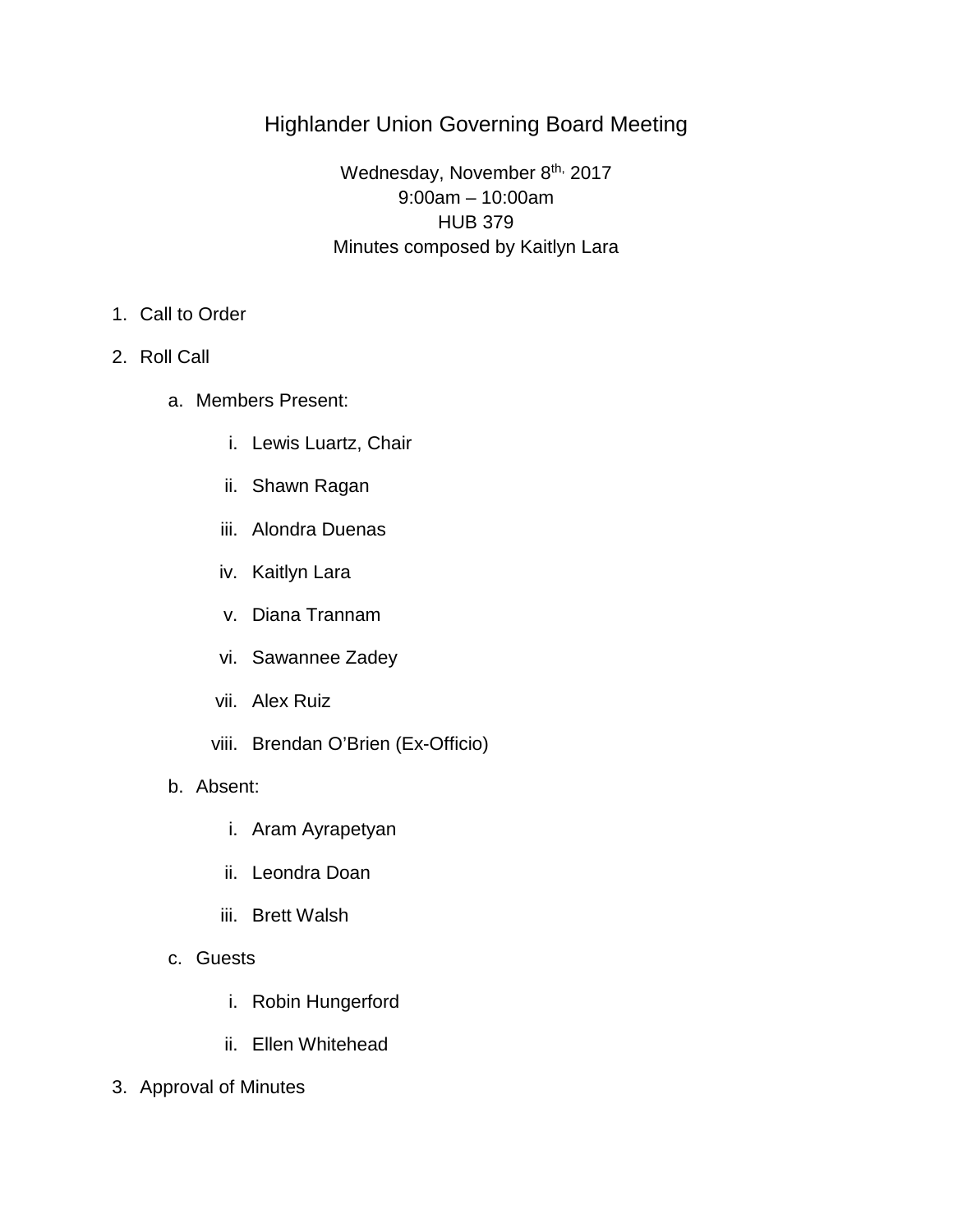- a. Motion to approve the October 11, 2017 meeting minutes by Alex Ruiz, second by Diana Trannam.
	- i. Vote: 7 In Favor 0 Opposed 0 Abstain
- 4. Approval of Agenda
	- a. Motion to amend November 8, 2017 agenda by Lewis Luartz, second by Alondra.
		- i. Vote 7 In Favor 0 Opposed 0 Abstain
	- b. Motion to approve November 8, 2017 agenda by Alex Ruiz, second by Kaitlyn Lara
		- i. Vote 7 In Favor 0 Opposed 0 Abstain
- 5. Chair's Report: Lewis Luartz
	- a. Requested for the nomination of a Vice Chair for the HUB Governing Board
		- i. Kaitlyn Lara nominated herself for the Vice Chair position and accepted. No one else was nominated. Lewis Luartz and Shawn Ragan decided against having a secret ballot. A unanimous vote decided to elect Kaitlyn Lara as Vice Chair.
	- b. Subcommittee Sign Ups: Asked for board members to join the Finance Subcommittee and the Bylaws Subcommittee. Both committees need at least 2 members and meet every couple weeks as needed.
		- i. The Bylaws Subcommittee advises with Brendan O'Brien to review and revise the bylaws on fixing membership, meeting times, and member stipends. Alondra Duenas, Kaitlyn Lara, Diana Trannam, and Sawanee Zadey signed up for Bylaws Subcommittee.
		- ii. The Finance Subcommittee reviews the HUB budget and looks at longterm HUB projects with large investments that need the board's approval. Alondra Duenas, Kaitlyn Lara, Diana Trannam, Sawanee Zadey, and Alex Ruiz signed up for the Finance Subcommittee.
	- c. Requested that all members complete the Doodle for the upcoming December board meeting.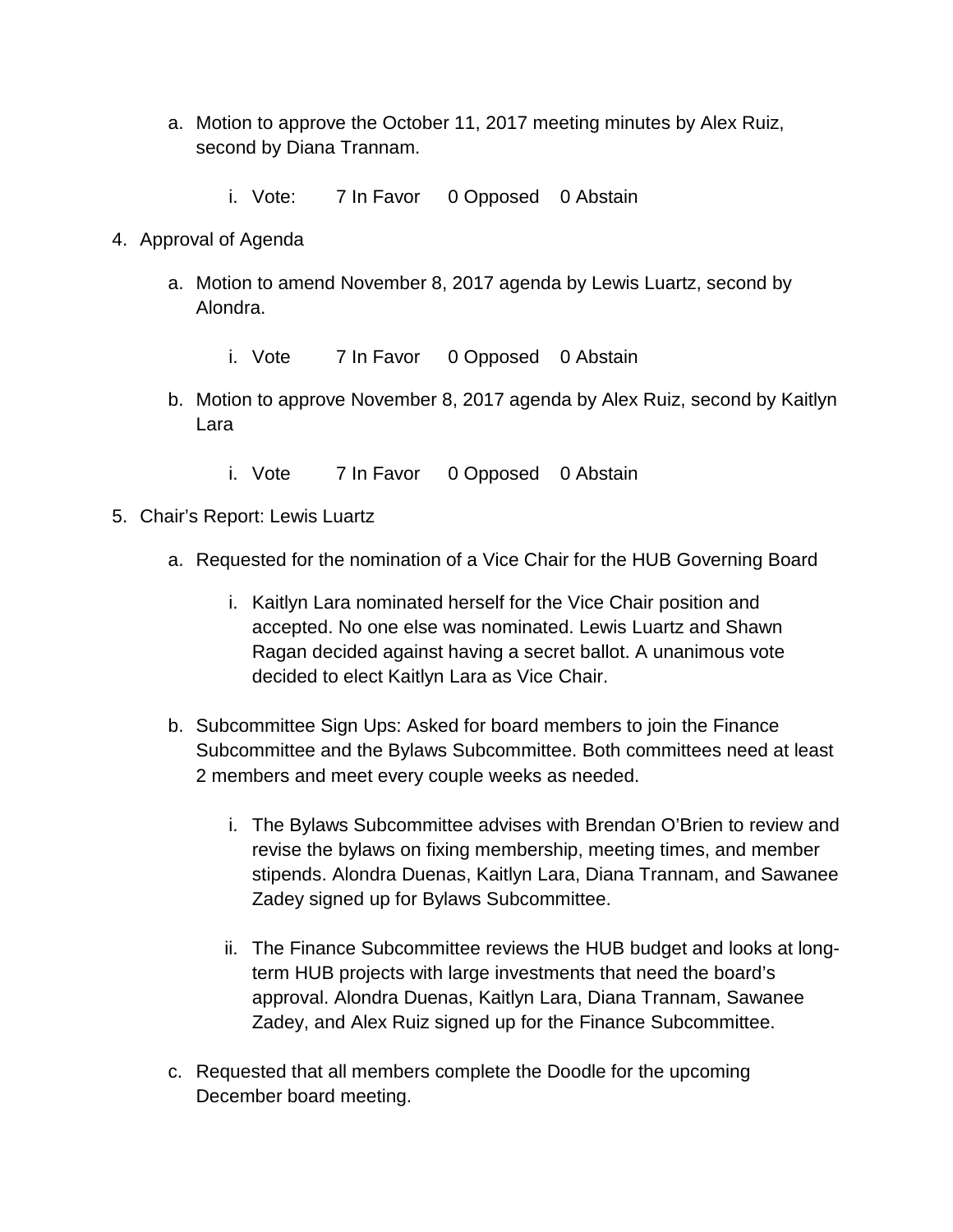- d. Would like to have a social for the board members to get to know each other. A Doodle will be sent out to plan the date.
- 6. HUB Report Brendan O'Brien
	- a. Costo Hall has been experiencing a sewage smell for the past month. Facility Services has not identified a location or reason for the odor. Health and Safety came out and conducted some tests; there is no immediate health risk to the campus. Facilities Services has installed new air vents in Costo Hall to try and reduce the smell inside the building. The loading dock may need to be looked at, especially since that is where all of the sewage links up from four nearby buildings. Any updates on the matter will be announced at the next meeting.
	- b. Feed Your Brain Request This program was started by the HUB in the middle of the last year to provide snacks and coffee for students studying for finals. The expense is \$4,400.90. The event draws a larger crowd to campus from 1:00 pm – 4:00 pm, ranging December 8, 2017, to December 14, 2017, in HUB 302. Alex Ruiz wanted confirmation on whether the snacks provided were healthy options, which they are, but Brendan will consider working with dining on expanding the options.
		- i. Motion to approve the \$4,400.90 expense by Alex Ruiz, second by Alondra Duenas
			- 1. Vote 7 In Favor 0 Opposed 0 Abstain
	- c. Microwaves Request 2 microwaves will be placed in the transfer and commuter lounge. 2 microwaves will be replaced on the HUB first floor. The expense is \$774.86.
		- i. Motion to approve the \$774.68 expense by Alex Ruiz, second by Diana Trannam
			- 1. Vote 7 In Favor 0 Opposed 0 Abstain
	- d. Facility Service Level Agreement (SLA) HUB facility staff is being combined with the rest of the general campus facility staff. Quality and staffing the HUB should not diminished. Approval to take place during the December Meeting after Brendan meets with facilities. Alex Ruiz mentioned that we need to look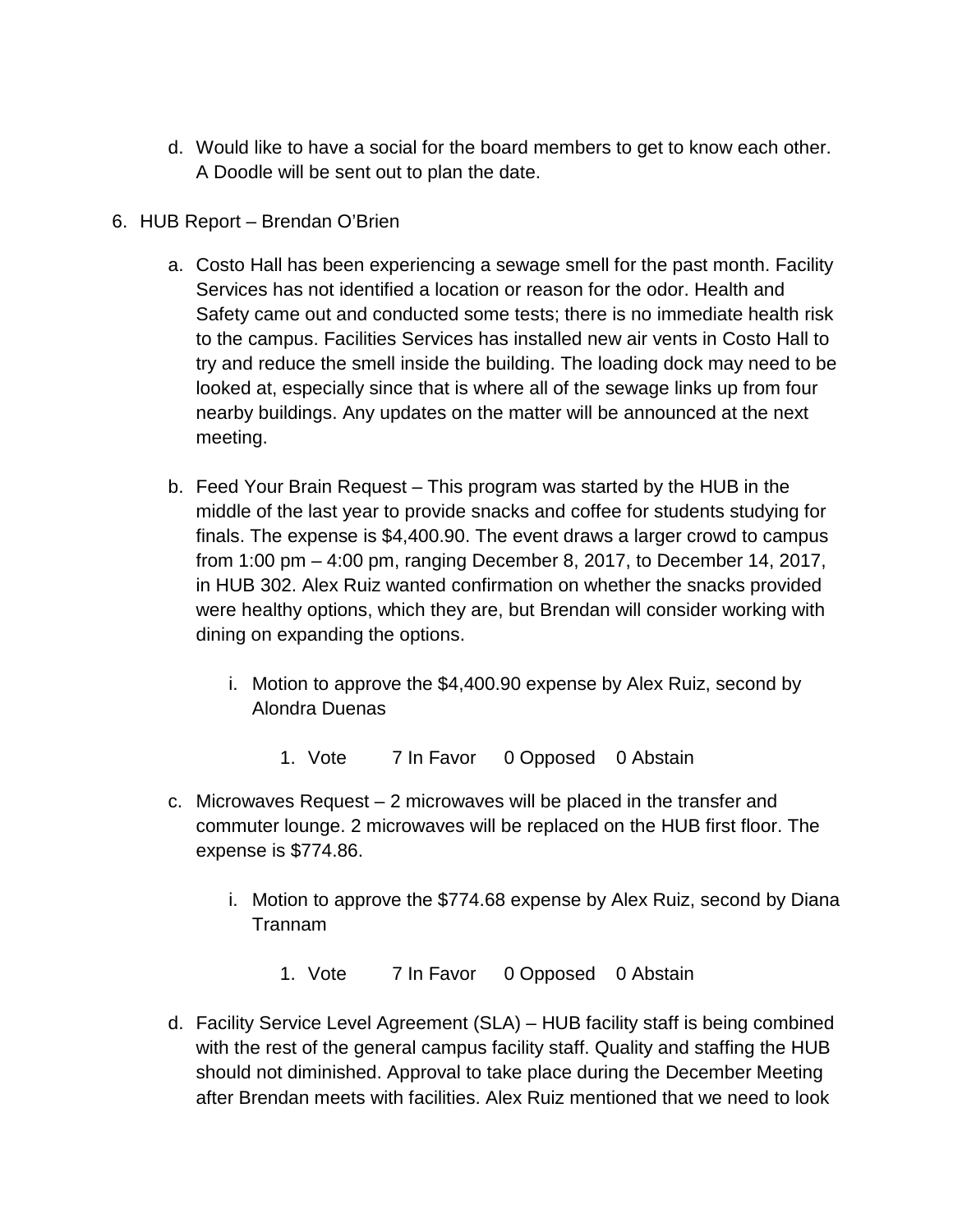for any changes to be made regarding the SLA to make sure that the HUB building is maintained and kept up to standard.

- 7. Food Service Report Robin Hungerford, Director of Retail Dining and Hospitality **Services** 
	- a. Glad to report that Chronic Tacos and Hibachi-San is now open. Habit will be open in the next week, and will be doing a charity day to get their team trained; all proceeds will be donated to R'Pantry.
	- b. Lewis Luartz asked about breakfast options on campus; Habit and Subway are the sole providers. The project for the Barn will begin at the end of Winter Quarter.
	- c. Lewis Luartz asked about mobile ordering at Chronic Tacos, as well as the rest of the campus. Because Chronic Tacos is new to the college food-scene, their mobile ordering will most likely be delayed until their team adjusts to the large demand. Mobile ordering for the rest of the dining options is being considered for the future, possibly with Tapingo. Shawn Ragan asked if this system had delivery for the mobile orders placed, to which Robin responded that Topingo does; they just need to work out the smaller details if this system is put into place at UCR.
	- d. Alex Ruiz asked about how the Barn Project will affect the crowding of other dining options. The first response is to have food trucks near the University Theatre and build a seating area near the oak trees. Another response is a buffet at the Alumni center. The third is to expand Ivan's inside Hinderaker Hall.
	- e. Lewis Luartz asked about Vegan options on campus. Dining is currently working on expanding these options.
- 8. Public Forum
	- a. Ellen Whitehead, Interim Assistant Dean of Campus Life and Director of Student Life.
		- i. Here to support and observe
- 9. Subcommittee Reports
	- a. None